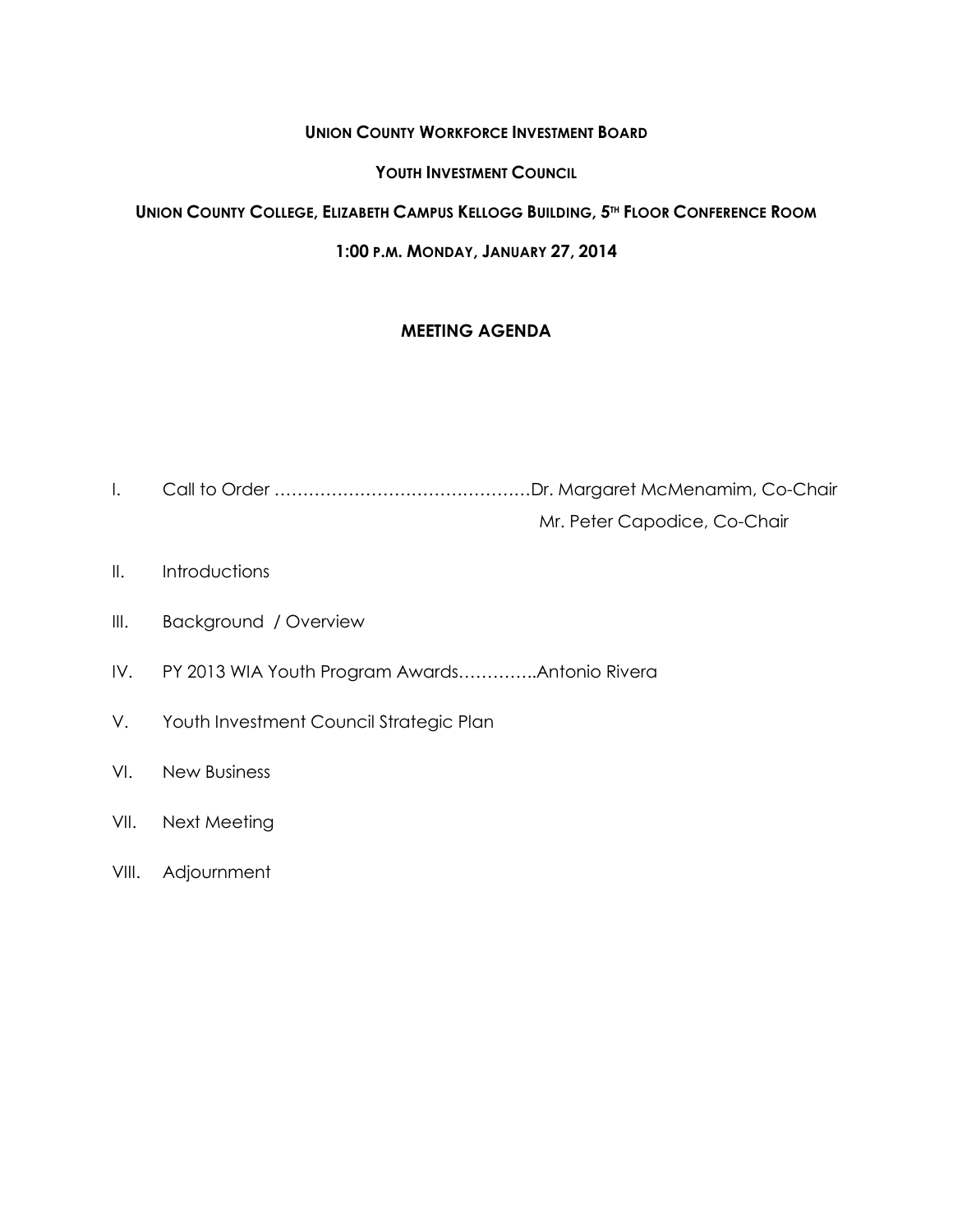#### **Union County Workforce Investment Board**

#### **Youth Investment Council Meeting**

# **Union County College, Elizabeth Campus, Kellogg Building, 5th Floor Conference Room**

#### **1:00 pm Monday, January 27, 2014**

#### **Committee Members Present**

Dr. Margaret McMenamin, Union County College (Co-Chair) Mr. Peter Capodice, Union County Vocational Technical Schools (Co-Chair) Pamela Capaci, Prevention Links Rossi Jackson, One-Stop Career Center, Elizabeth Office Manager (Designee for MaryAnn Anderson) Eileen Leahey, PSE&G Anadir Liranzo, Omega Maintenance Corp.

### **Committee Members Absent**

MaryAnn Anderson, One-Stop Manager Anna Belin-Pyles, Plainfield Board of Education Noel Christmas, Utilities Workers Union of America, Local 601 Philip Connelly, Kean University Charles Gillon, Division of Social Services Daryl Hatchett, Youth Services Commission Leila Hosseini, Division of Vocational Rehabilitation Services Kathleen Serafino, Office of the Union County Superintendent of Schools

### **Guests**

Dr. Stephen Nacco, Union County College

### **Staff**

Antonio Rivera, Director, Workforce Investment Board Philip Kandl, Staff, Workforce Investment Board

#### **Meeting Summary**

The meeting was called to order by Dr. Margaret McMenamin. Dr. McMenamin welcomed all attendees and self introductions followed. Dr. McMenamin explained the importance of the Youth Investment Council, central being its oversight responsibility for youth initiatives.

Mr. Rivera gave a brief background on the history of the Youth Investment Council and member expectations. Mr. Rivera reported that the Youth Investment had not met for sometime due to restructuring at the County. Mr. Rivera stated that oversight of the WIB had changed and this was the time to move forward with the youth agenda.

The meeting package included a youth program report with brief descriptions of the PY 2013 WIA Youth program awards. There were five (5) youth programs awarded funding totaling \$457,000 for PY 2013. A